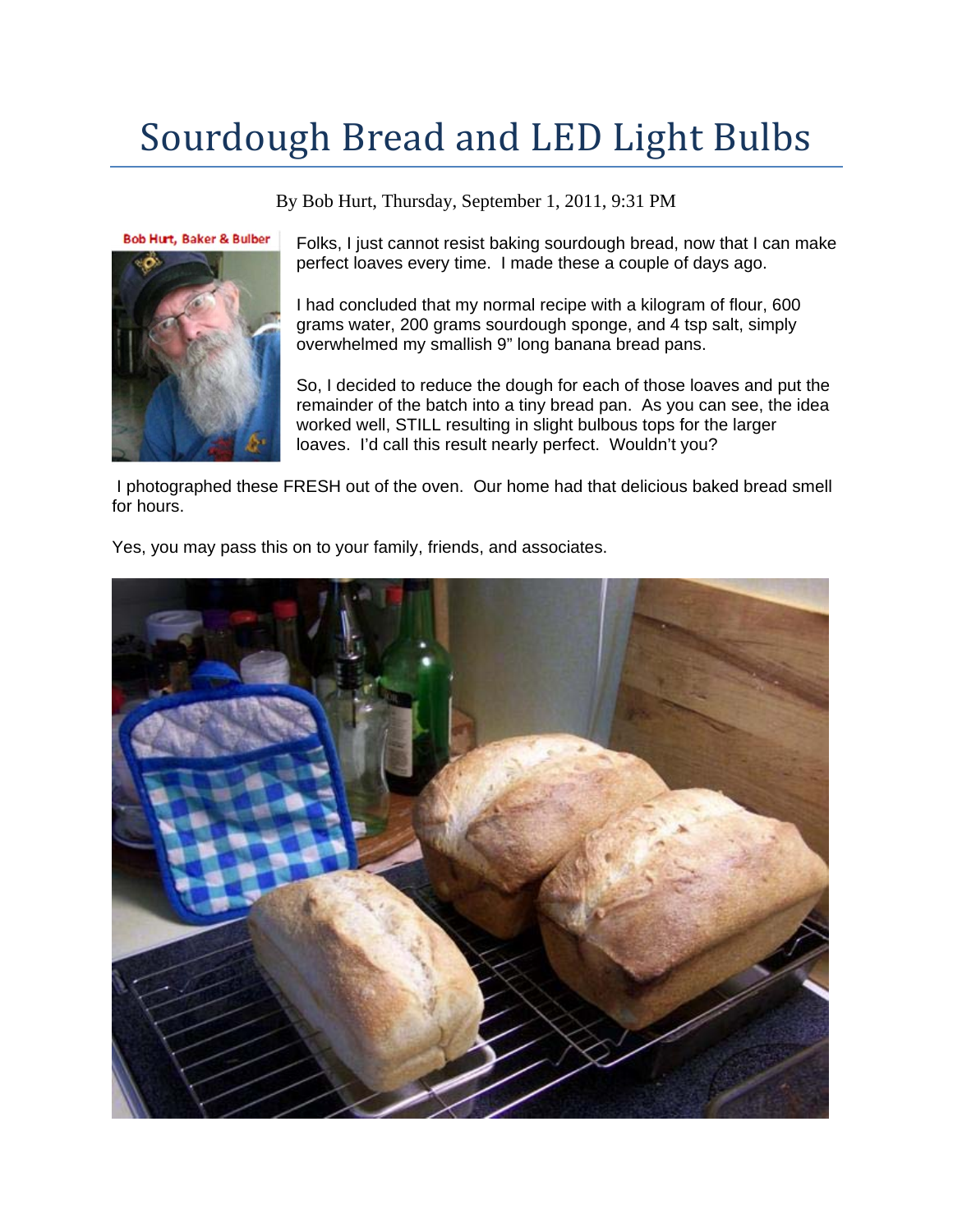

Okay, I broke down and bought 10 of these cold white "laht bubs" from China via ebay for \$28.70 at paypal. They arrived a couple of weeks later. I just checked a few minutes ago and found a higher price, \$31.00. The guys seem pretty clever. As interest goes up so does price, till it drives interest back down. SO, BUY EARLY.



I have appended some photos that show you what they look like under power and in hand. I have not measured the power consumption, but the vendor rates them at 3.2 Watts. They seem to give about the same illumination as 40 watt incandescent bulb. And they should last 30,000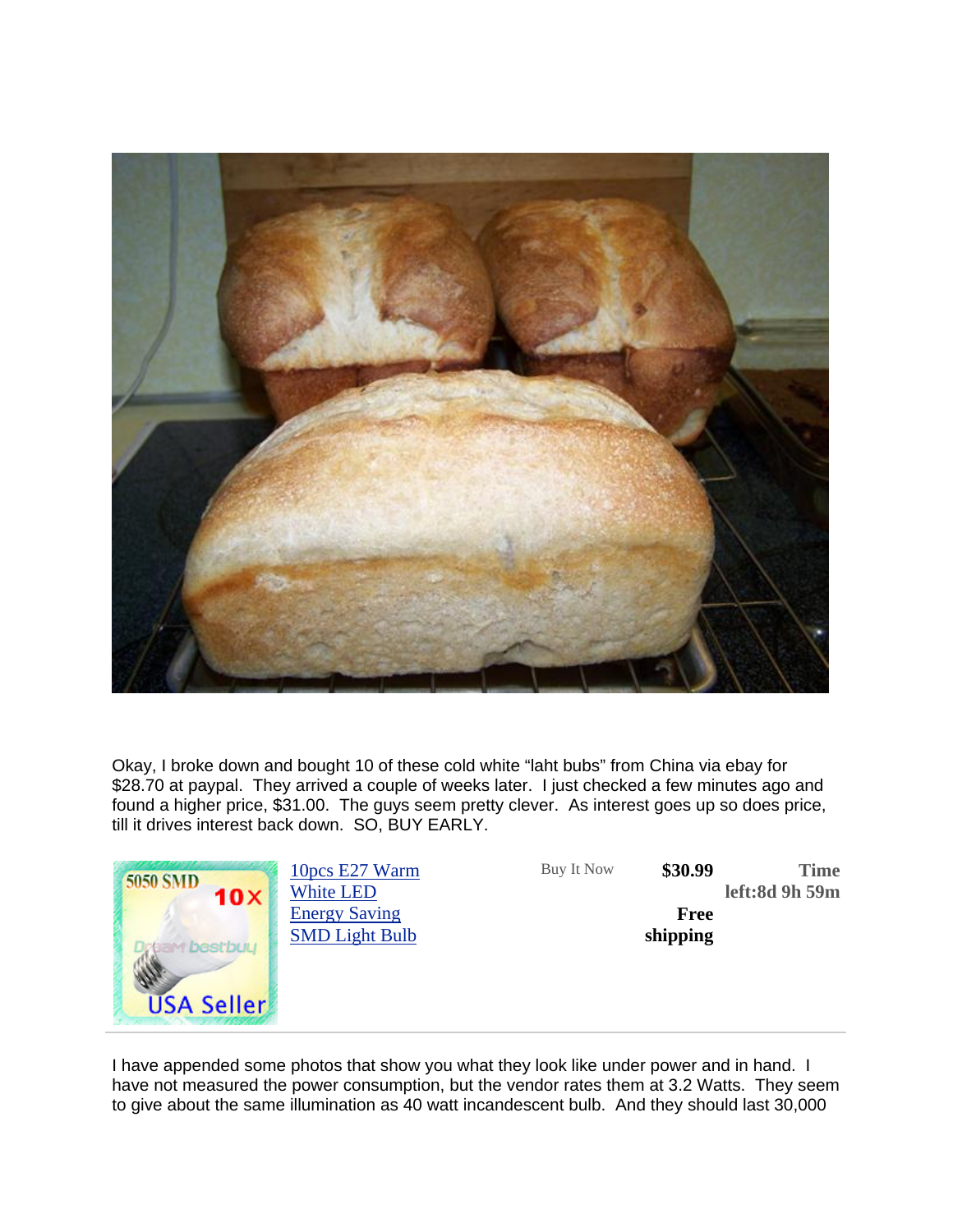or more hours. Some claim operation to 100,000 hours. I imagine they keep working even though an LED burns out. These have 7 LEDs. LED means Light Emitting Diode, a kind of transistor that emits light when you pump electricity through them. Some LEDs serve as panel indicators, some as light bulbs for illumination, and some as lasers.

Why do this? Well a normal incandescent 40 watt bulb costs \$2 and lasts 20,000 hours at the most. At 12 cents per kilowatt hour (KWH), cost of ownership comes to

- Led bulb power consumption  $= 3.2/40$  watts  $= 8\%$  of 40 Watt bulb power;
- 40 watt bulb has 2/3 of LED bulb duration
- @20,000 hours **40 watt** bulb costs \$96 + \$2 bulb = **\$98.00**
- @20,000 hours **Led** bulb costs \$7.68 + 2.06 = **\$7.74**



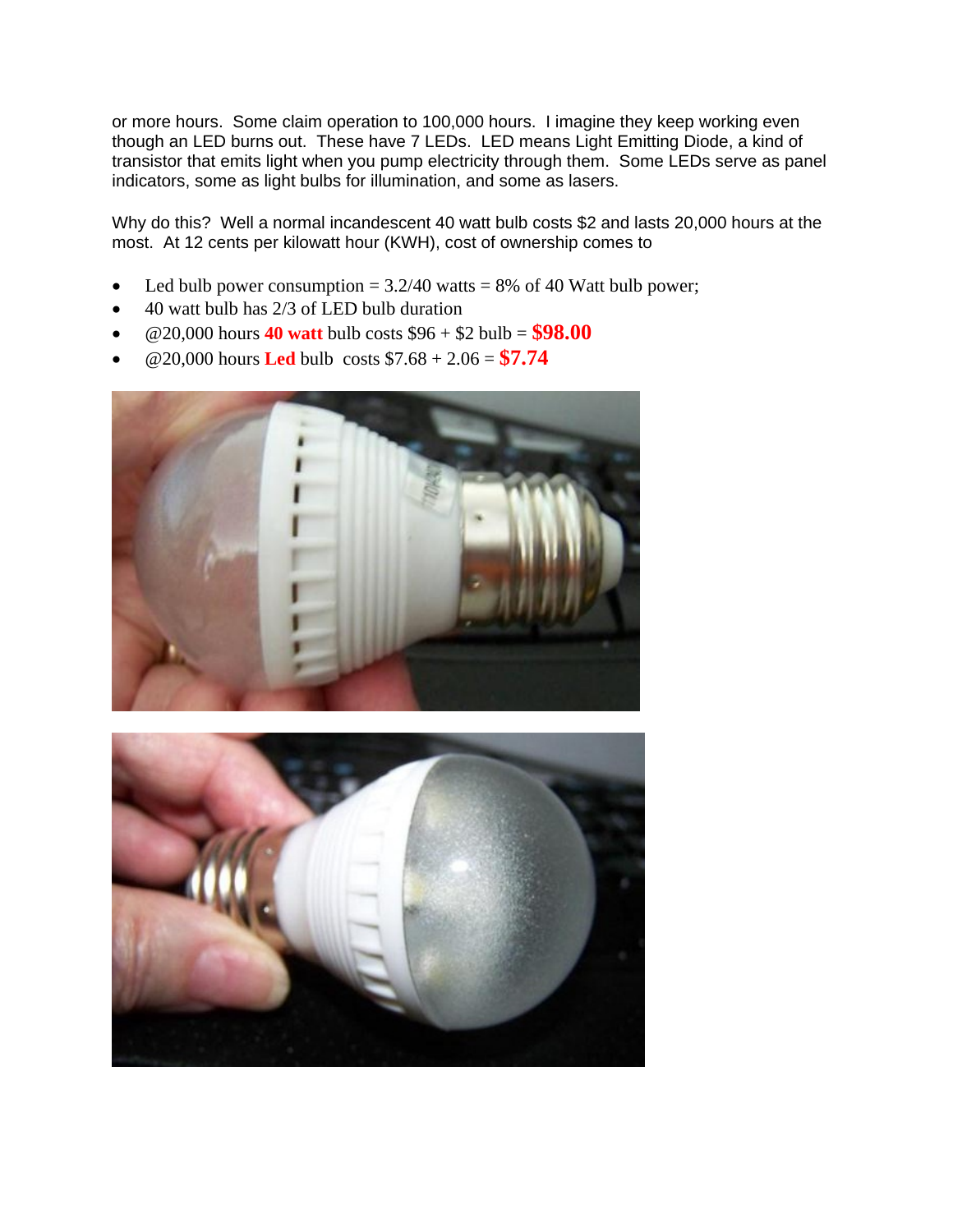

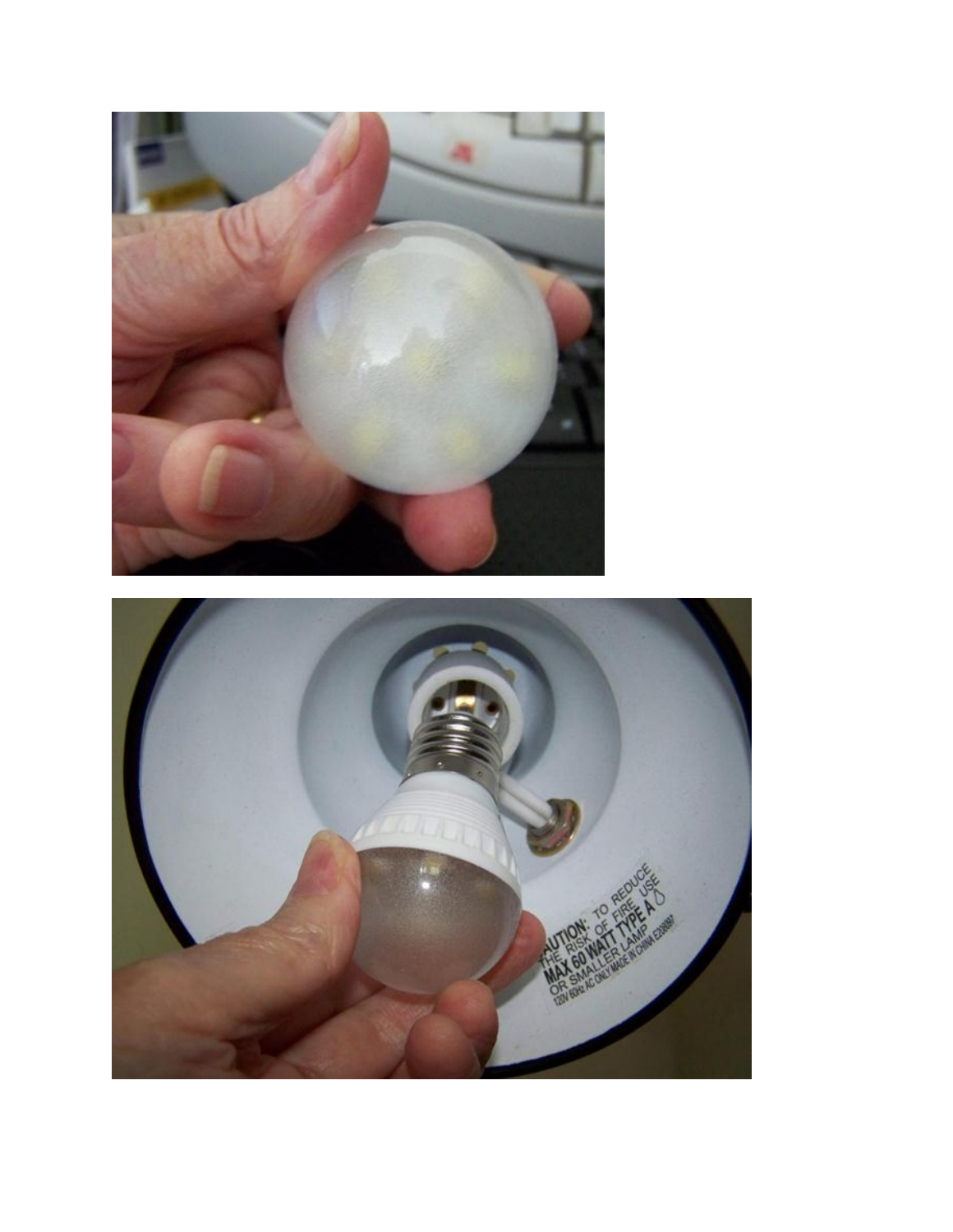